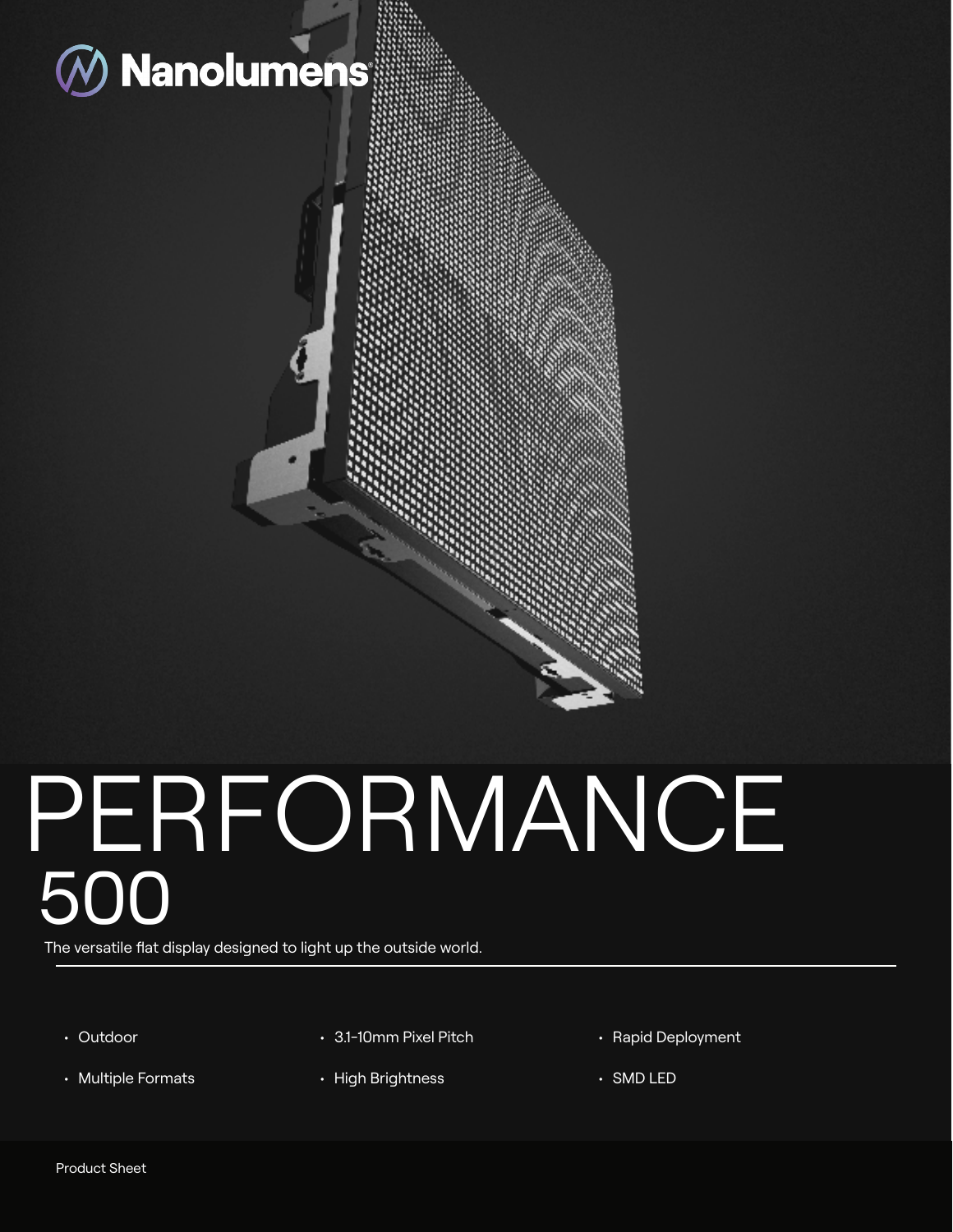

Energize your environment with outstanding outdoor canvases with uncompromised flexibillity and durabliity. The Performance Series™ display from NanoLumens is built to be astonishingly bright and robust, and outperform substitute models in quality and reliability at a surprisingly accessible price point. Displays in this series range in pixel pitch from 3.1mm to 10mm and can be designed to meet any size or shape.

Designed and tested to exceed IP65, Performance Series™ products stand up to all types of outdoor conditions without the need for internal environmental controls. Backed by our industry-leading six-year warranty, Performance Series™ displays give you the power and performance to transform any outdoor space!





At NanoLumens, we've set our sights — and our standards — high when it comes to LED and service. We leverage the best of technology to meet everyday needs and enable digital transformation. Our promise to you is an unsurpassed first and lasting experience.

### Why Nanolumens NIXEL™ to Pixel Warranity

Your display is engineered to pass the ultimate test: time. We use high-performing materials like gold wiring to ensure your display is a worthwhile investment. Our Warranty coverage starts pixel one ensuring your display is covered 100% from our Atlanta headquarters.

# **Benefits**

### Multiple Formats

### Environment Agnostic

Maximize design flexibility with both cabinet and frame-and-skin topologies

Create displays in any environment with confidence knowing each cabinet is fully IP65 Rated

# High Quality **Componentry**

Performance series displays are built with high quality components which carry an industry leading 3 year extendable warranty. No small leters, no addendums.

# Long-Term **Dependability**

Our outdoor displays are engineered to withstand extreme weather conditions, ensuring your display lasts and exceeds expectations.